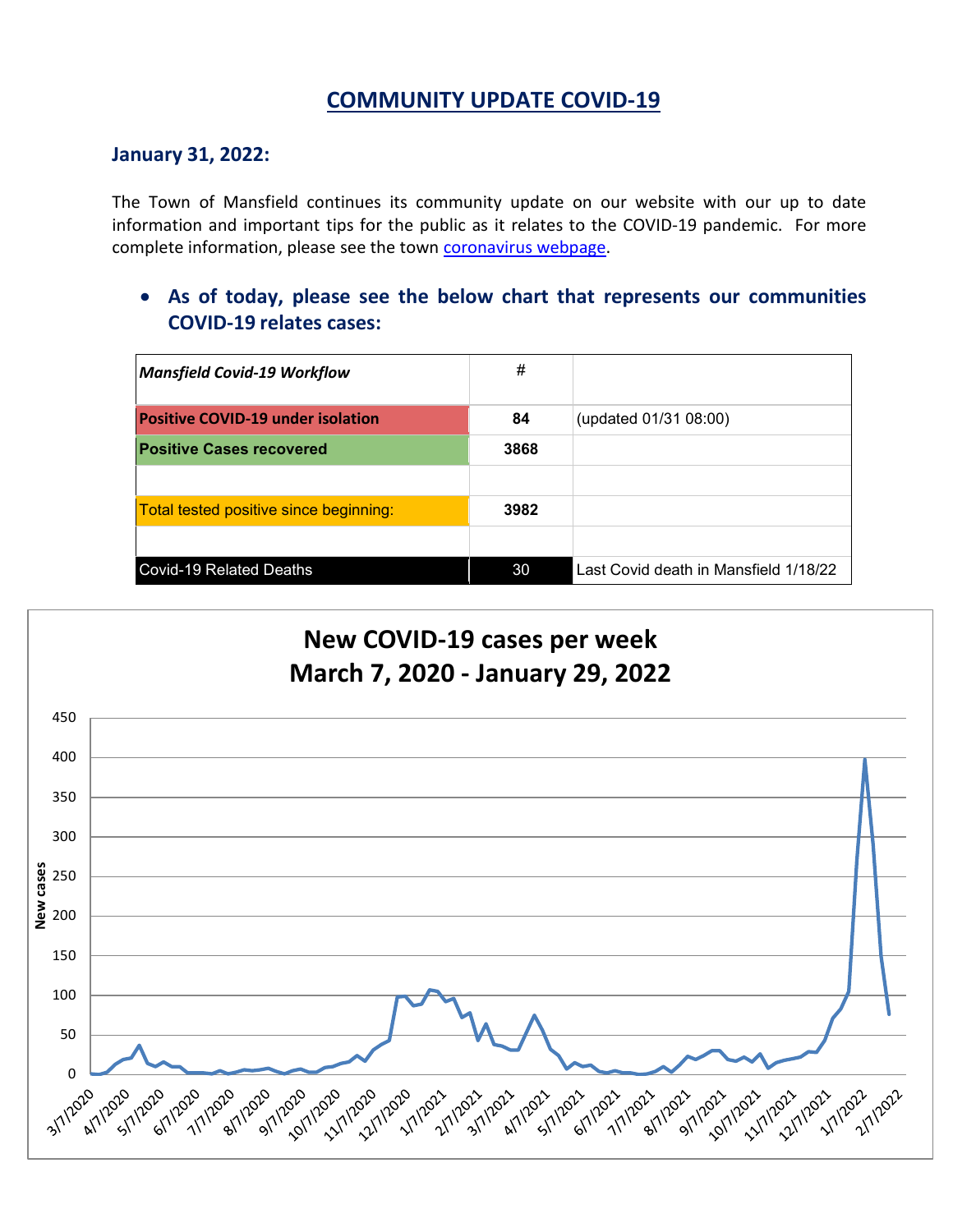

\*The Centers for Disease Control and Prevention (CDC) now recommends that Americans stay "up to date" with [COVID-19 vaccines,](https://www.cdc.gov/coronavirus/2019-ncov/vaccines/stay-up-to-date.html) rather than be "fully vaccinated." Up to date means a person has received all recommended COVID-19 vaccines, including any booster dose(s) when eligible. Fully vaccinated means a person has received their primary series of COVID-19 vaccines.



Data show that people who are fully vaccinated and boosted against COVID-19 have the highest amount of protection against both the Delta and Omicron variants, compared with people who remain unvaccinated. Boosters provide the most protection against infection, hospitalization, and death from COVID-19.

It is important to stay up to date with COVID-19 vaccination to protect yourself and others. Learn more about these data in this week's COVID Data Tracker Weekly Review: <http://bit.ly/CDTweeklyreview>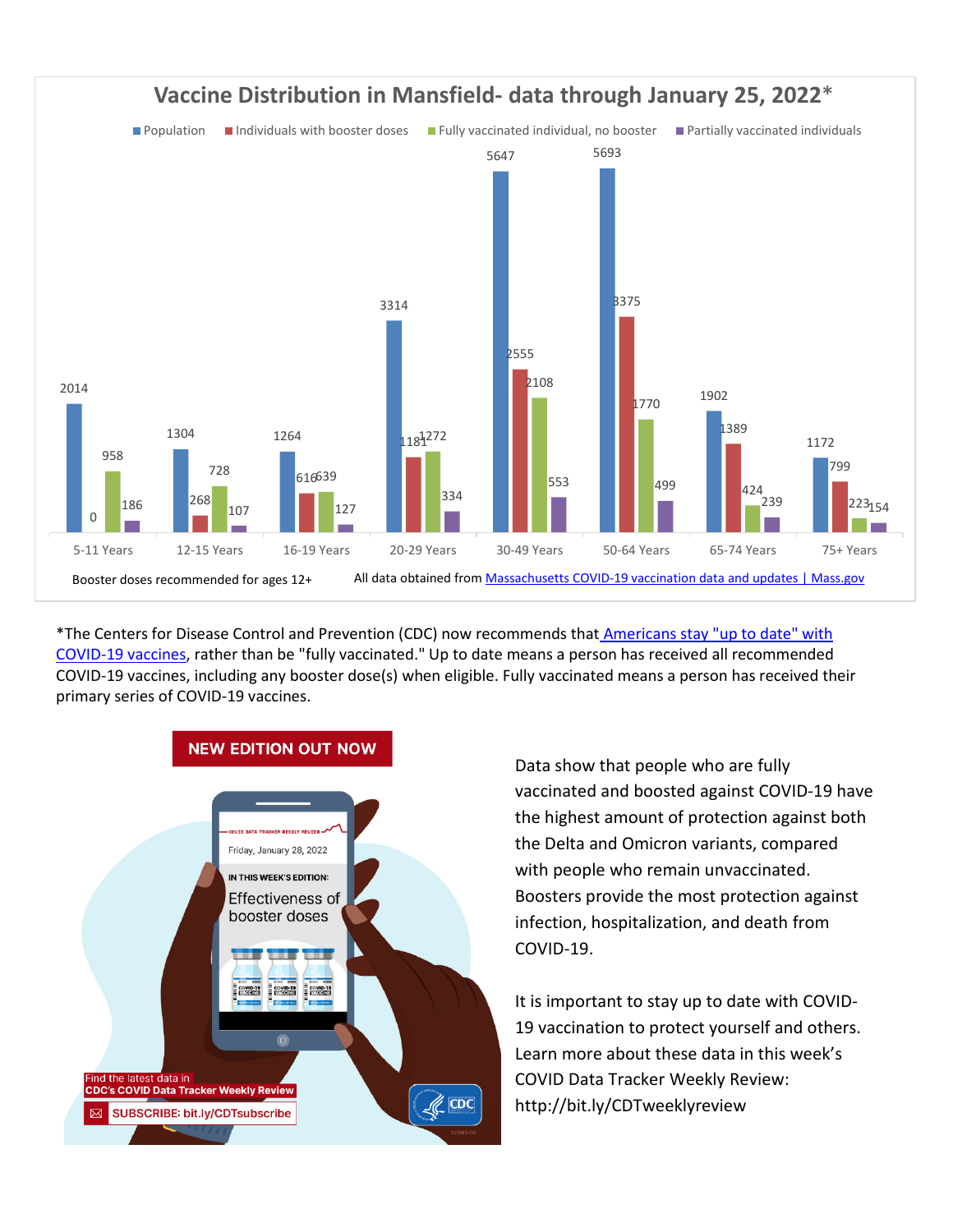• [Get Vaccinated Against COVID-19](https://www.mass.gov/covid-19-vaccine) for individuals age 5+

### **Important Links for Vaccination:**

- MA COVID-19 Vaccine Information: [www.mass.gov/info-details/massachusetts-covid-19](http://www.mass.gov/info-details/massachusetts-covid-19-vaccine-information) [vaccine-information](http://www.mass.gov/info-details/massachusetts-covid-19-vaccine-information)
- Find a Vaccine Location, including boosters: [www.vaxfinder.mass.gov](http://www.vaxfinder.mass.gov/)
- COVID-19 Vaccine frequently asked questions: [www.mass.gov/info-details/covid-19-vaccine](http://www.mass.gov/info-details/covid-19-vaccine-frequently-asked-questions)[frequently-asked-questions](http://www.mass.gov/info-details/covid-19-vaccine-frequently-asked-questions)
- COVID-19 vaccine booster shots, ages 12+: [www.cdc.gov/coronavirus/2019](http://www.cdc.gov/coronavirus/2019-ncov/vaccines/booster-shot.html) [ncov/vaccines/booster-shot.html](http://www.cdc.gov/coronavirus/2019-ncov/vaccines/booster-shot.html)
- COVID-19 booster frequently asked questions: [www.mass.gov/info-details/covid-19-booster](http://www.mass.gov/info-details/covid-19-booster-frequently-asked-questions)[frequently-asked-questions](http://www.mass.gov/info-details/covid-19-booster-frequently-asked-questions)
- Generate a COVID-19 digital vaccine card: [www.MyVaxRecords.Mass.Gov](http://www.myvaxrecords.mass.gov/)
- Request a copy of your vaccine record: [www.mass.gov/info-details/requesting-a-copy-of](http://www.mass.gov/info-details/requesting-a-copy-of-your-covid-19-vaccination-record)[your-covid-19-vaccination-record](http://www.mass.gov/info-details/requesting-a-copy-of-your-covid-19-vaccination-record)
- [Isolation and Quarantine Guidance for the General Public](https://www.mass.gov/info-details/isolation-and-quarantine-guidance-for-the-general-public)

If you test positive for COVID-19, [it's important for you to](https://www.cdc.gov/coronavirus/2019-ncov/daily-life-coping/tell-your-contacts.html) tell your close contacts that they may have been exposed to COVID-19 so they can *quarantine*, [get tested,](https://www.cdc.gov/coronavirus/2019-ncov/testing/diagnostic-testing.html) and wear a [well-fitting mask.](https://www.cdc.gov/coronavirus/2019-ncov/your-health/effective-masks.html) If they are infected, they could spread COVID-19 starting 2 days before they have any symptoms or test positive. By letting your close contacts know they may have been exposed to COVID-19, you are helping to protect them and everyone around them. Someone is still considered a close contact even if they were wearing a mask while they were around you.

If you are a close contact of someone with COVID, follow the DPH quarantine recommendations based on your vaccination status and ability to wear a well-fitting mask consistently and correctly. Regardless of vaccination status, all close contacts should avoid people who are at high risk of severe disease for 10 days.

Addition information about isolation and quarantine can be found at Covid Information | Mansfield, [MA \(mansfieldma.com\)](https://www.mansfieldma.com/601/Covid-Information) and at [COVID-19 Isolation and Quarantine Guidance for the General Public](https://www.mass.gov/info-details/covid-19-isolation-and-quarantine-guidance-for-the-general-public)  [| Mass.gov](https://www.mass.gov/info-details/covid-19-isolation-and-quarantine-guidance-for-the-general-public)

MassNotify is a tool that works through smartphones, with a focus on privacy, to alert users who may have been exposed to COVID-19. You can enable MassNotify on your iPhone or Android phone to add another tool to our fight against the spread of COVID-19. Click here for more information: [Enable MassNotify on your smartphone | Mass.gov](https://www.mass.gov/info-details/enable-massnotify-on-your-smartphone#how-to-enable-massnotify-on-your-phone-)

## • [Types of Masks and Respirators](https://www.cdc.gov/coronavirus/2019-ncov/prevent-getting-sick/types-of-masks.html)

Due to the rapid rise in cases in the Town of Mansfield, the Mansfield Board of Health has enacted an emergency order requiring masks for all individuals aged two years and above in all indoor public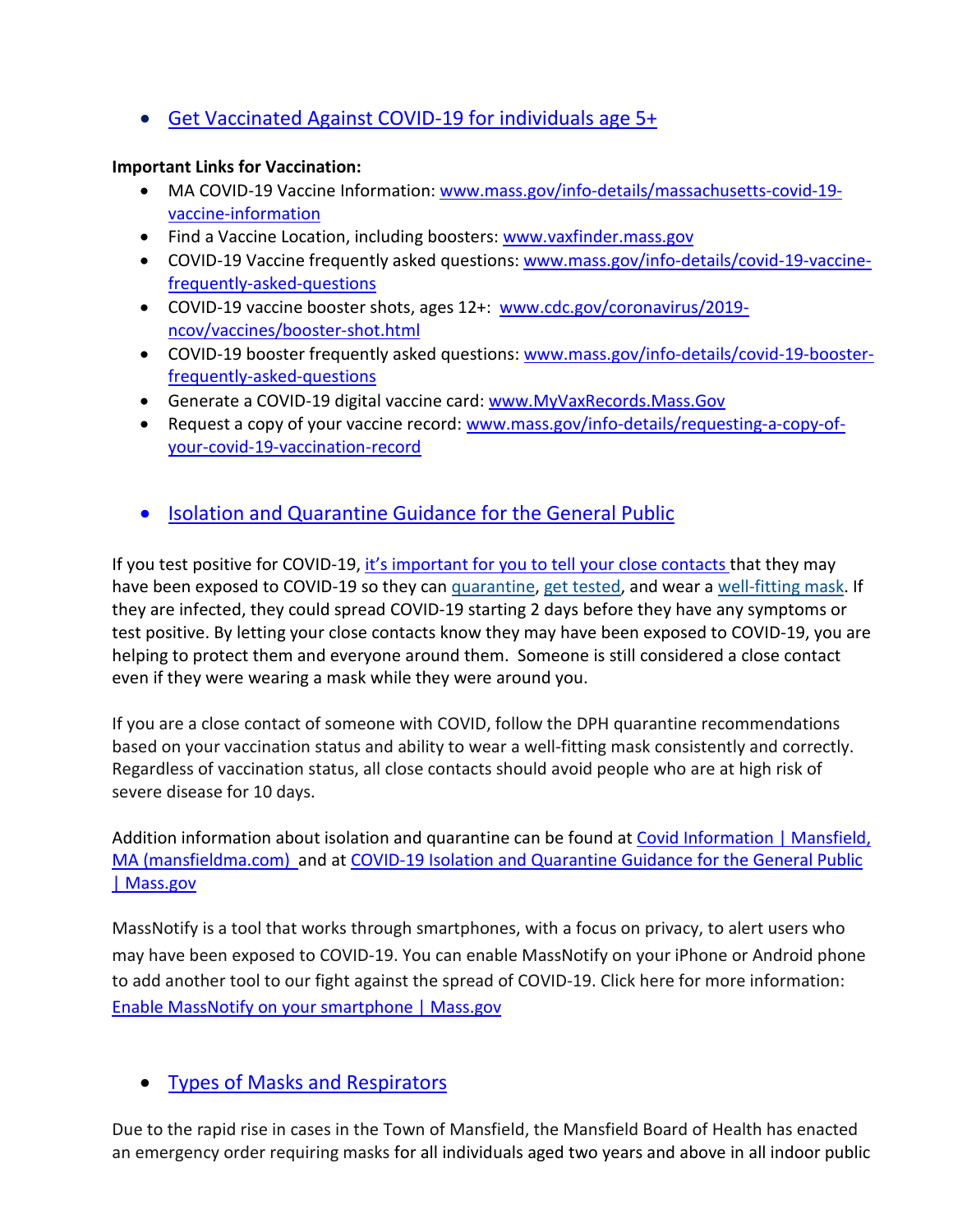spaces, places of worship, or private spaces open to the public except where an individual is unable to wear a face covering due to a medical condition or disability. This mandate will be in place until February 28, 2022. Additional information can be found on the Coronavirus webpage: [Coronavirus](https://www.mansfieldma.com/536/Coronavirus-Information)  [Information | Mansfield, MA \(mansfieldma.com\)](https://www.mansfieldma.com/536/Coronavirus-Information)

Correct and consistent [mask use](https://www.cdc.gov/coronavirus/2019-ncov/prevent-getting-sick/about-face-coverings.html) is a critical step everyone can take to prevent getting and spreading COVID-19. Masks work best when everyone wears them, but not all masks provide the same protection. When choosing a mask, look at how well it fits, how well it filters the air, and how many layers it has.

• [Public Health Advisory regarding COVID-19 Testing](https://www.mass.gov/advisory/public-health-advisory-regarding-covid-19-testing)

The Massachusetts Department of Public Health advises all residents to seek COVID-19 tests when exhibiting [COVID symptoms,](https://www.mass.gov/info-details/about-covid-19#symptoms-) or five days following a known close contact with someone diagnosed with COVID pursuant to MA DPH quarantine and isolation protocols, updated in accordance with the new CDC guidance.

### **Important Links for Testing:**

- CDC's online COVID-19 Viral Testing Tool: [https://bit.ly/covid-testing-tool](https://bit.ly/covid-testing-tool?fbclid=IwAR2ddn7qeVY_b_v0O-rkK3en8x-EPMGTVlQDDSNZxwhZrjtH_hTNHEzYKP8)
- MA DPH COVID-19 Testing information:<https://www.mass.gov/covid-19-testing>
- Find a COVID-19 Test:<https://www.mass.gov/info-details/find-a-covid-19-test>
- Using a COVID-19 Self-Test:<https://www.mass.gov/info-details/using-a-covid-19-self-test>
- CDC COVID-19 Testing:<https://www.cdc.gov/coronavirus/2019-ncov/testing/index.html>

Every home in the U.S. is eligible to order 4 free at-home COVID-19 tests. The tests are completely free. Orders will usually ship in 7-12 days.

Order your tests now so you have them when you need them. Click here: **[Place Your Order for Free At-Home](https://special.usps.com/testkits)  [COVID-19 Tests](https://special.usps.com/testkits)**

Residential households in the U.S. can order one set of 4 free at-home tests from USPS.com. Here's what you need to know about your order:

- Limit of one order per residential address
- One order includes 4 individual rapid antigen COVID-19 tests
- Orders will ship free starting in late January



# • [Mansfield Public School COVID information and dashboard](https://sites.google.com/mansfieldschools.com/covid-19/home)

For information about the schools and COVID, please see their School Health and COVID Information webpage: [https://sites.google.com/mansfieldschools.com/covid-19/home](https://sites.google.com/mansfieldschools.com/covid-19/home?fbclid=IwAR0iOibHdYbSAS4vahT7jRMaAEotiNjuySDUya0cF2mhkiXEC0YKi_yklXU)

For more information about how to keep kids safe in school: [School Settings | COVID-19 | CDC](https://www.cdc.gov/coronavirus/2019-ncov/community/schools-childcare/index.html)